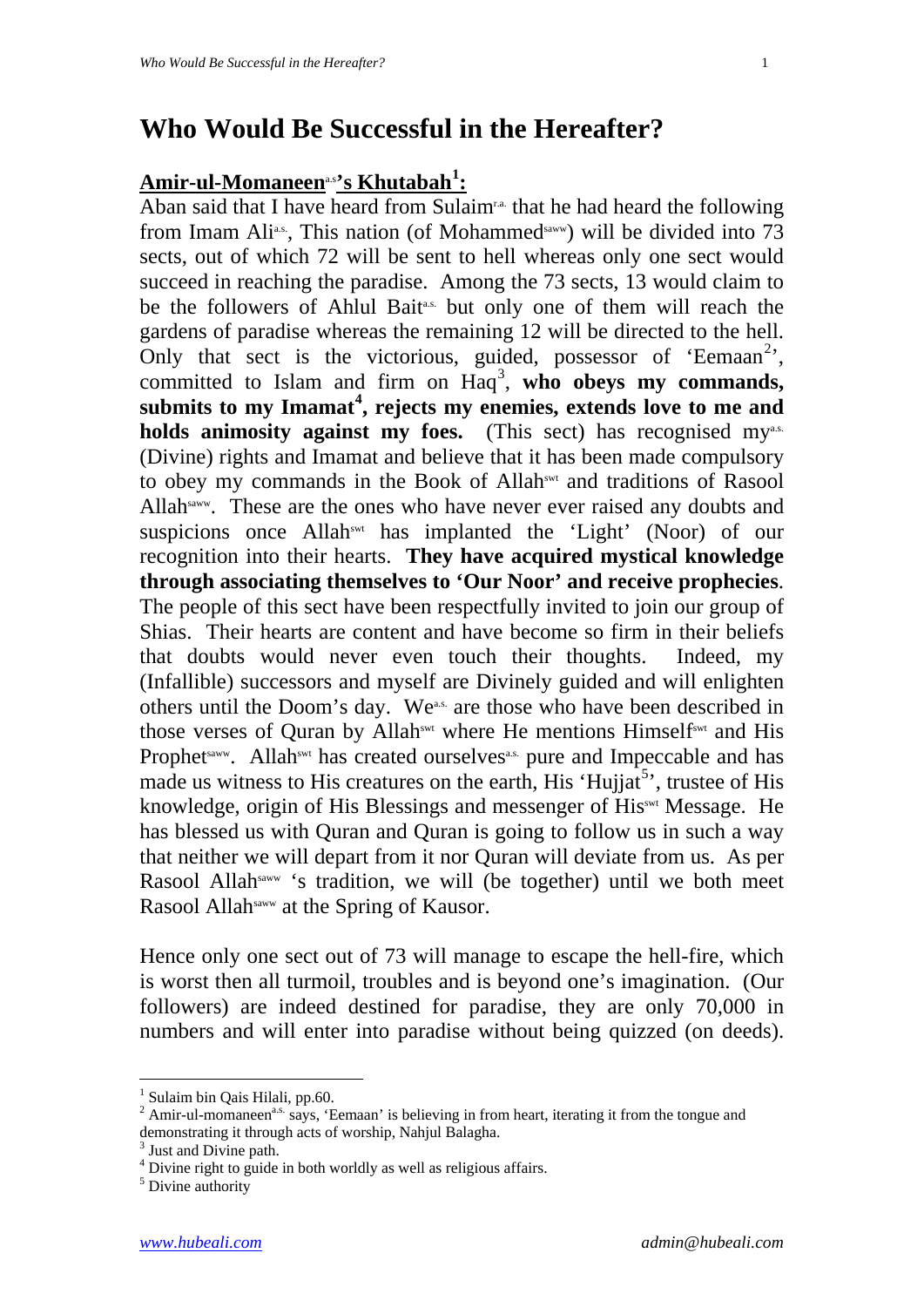All the remaining ones are on the wrong path and are aides to Satin. Satin and his associates have taught them and they are the enemies of God<sup>swt</sup>, Prophet<sup>saww</sup> and momaneens<sup>[6](#page-1-0)</sup>. They will be sent to hell fire without any judgement/reservation, they have noting to do with Allahswt and Rasoolsaww, they have worshiped others along with Him<sup>swt</sup> and hence committed 'Shirk' and have became non-believers. Although they assume that they are on the right path as they take oaths in front of you. They will also say the same on the day of Judgement, O! Lord<sup>swt</sup>, we swear by Your Name, we were not among 'Mushriks', they will keep reiterating these words. They have the perception that they have proofs to support their beliefs but be aware! They are liars.

Amir-ul-momaneen<sup>®</sup> was asked. How about that fellow who neither obeyed you nor kept any grudges against you and remained in the state of 'Intermission'[7](#page-1-1) ? And never committed anything to annoy you but did not love you and rejected your enemies? Amir-ul-momaneen<sup>as</sup> replied, 'I do not agree that such a person exits', if so (we assume there is one) then he is not among those 73 sects.

Rasool Allahsaww has mentioned 73 sects, among them are the deserters (in majority) and a successful one ' The Naji'<sup>[8](#page-1-2)</sup>. The others are those who have first made themselves famous and then started inviting people to their faith. Only one among (these sects) has truly embraced Allahswt's 'Deen'[9](#page-1-3) , whereas the remaining 72 are the followers of Satin's teachings, Satin really likes them and fights against all those who reject the 72 sects.

Imam<sup>as</sup> explained, if a person believed in One God, has faith in Rasool Allahsaww but was not aware of our 'Wilayat' (mastership), was unaware of our enemies, kept hinging onto the unjust faith but did not invent a new religion, neither converted hallal into harram nor harram into hallal. He acted on that which was not disputed and entrusted that to Allahswt which was beyond his comprehension, such a person will also succeed in the hereafter. But he would stand between the 'Mushriks' and the 'Momin', these people are descent and stand above the ordinary people. These are people of dignity and wisdom.

The people destined to hell fire are will beg for intersession from the Prophets<sup>as</sup>, Angels<sup>as</sup> and momaneen. Momaneen are those who will surely be successful and enter into Paradise without being scrutinised. Only

<span id="page-1-0"></span><sup>6</sup> Followers of the successful sect.

<span id="page-1-1"></span> $\frac{7}{8}$  Tauwaqqaf<br>  $\frac{8}{8}$  Who would enter into paradise

<span id="page-1-3"></span><span id="page-1-2"></span><sup>&</sup>lt;sup>9</sup> Religion.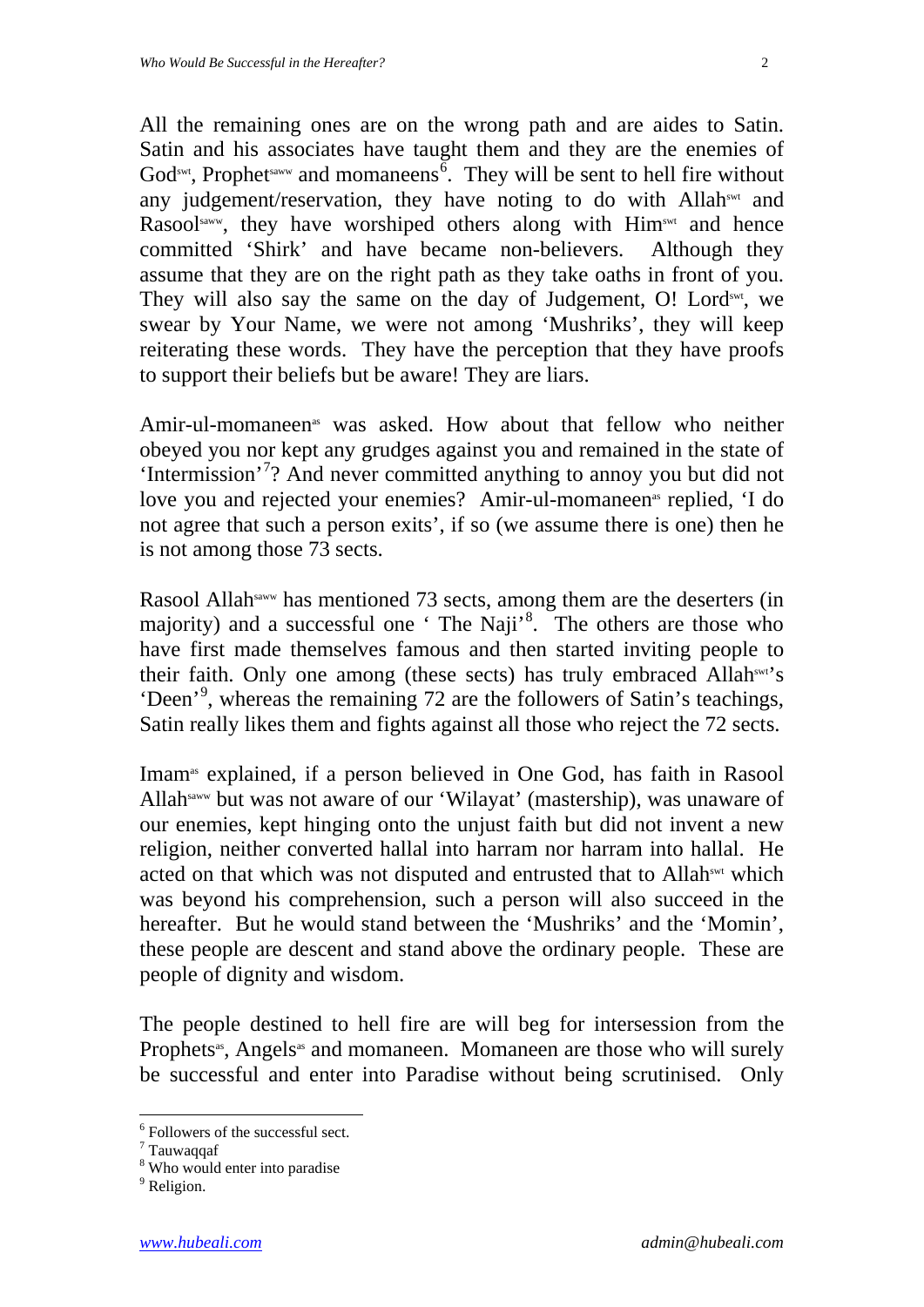those people will be quizzed who have elected to remain between the 'Mushriks' and the 'Momin'.

Imam<sup>as</sup> added, 'Moulaf-al-Qalab' and 'Mutqarfa' are those people who got mixed up in doing good and bad deeds whereas 'Mustafezeen' are those who never came up with lame excuse (to justify their conducts) but never adopted the righteous path but they did not have the ability to indulge into 'Kufr and Shirk' , they neither wanted to nominate someone as their guide nor had any desire to follow the righteous path. These people will remain in the 'Araf' and will be entirely on the Mersey of Allah<sup>swt</sup>. Allah<sup>swt</sup> may send them to hell fire based on their deeds and His justice or may like to forgive them due to His<sup>swt</sup> Blessings and Generosity.

I (Sulaim) asked Will an 'Arif' momin who calls people to the true path (Haq) will end up in hell? Imam<sup>as</sup> replied, no, never. I then asked will an ignorant person who would not recognise Imam<sup>®</sup> of his time will enter into Paradise? Imam<sup>as</sup> replied, No, unless Allah<sup>swt</sup> would wish. Imam<sup>as</sup> replied Allahswt is the 'Wali' (Guardian) of those Momaneen, (who would never be scrutinised) 'These are the people who perform good deeds and these are those who have never mixed up 'kufr' with 'Eemaan'.

### **Who is Shia?**

One of our Shias' qualities is that they are pleased with what pleases us and they are grieved with what makes us<sup>a.s</sup> sad.

When our shia is happy that makes  $us^{a.s}$  happy and when he is unhappy that makes  $us^{a.s}$  unhappy.

Shia of Amir-ul-Momaneen<sup>a.s</sup>, adhered to the true path for a long time but with the passage of time, smaller shia groups went astray and started following their own appointed or self claimed 'non-masoom' (fallible) Imams, i.e.,  $6<sup>th</sup>$  Imamis. However, the majority of them, including those who deviated for some time/generations embraced the 12 Imami mainstream Shia sect. They were guided by the  $12$  Infallible Imams<sup>a.s.</sup>'s traditions along with direct supervision and teachings until the time of longer occultation of the  $12^{th}$  Imam<sup>a.s</sup> which occurred in 329 AH<sup>[10](#page-2-0)</sup>. After this time, the 12 Immami Shias gradually adopted two main schools of thought, the Usooli Shias and the Akhbari Shias, see Appendix I.

### **Who is Usooli Shia?**

The Usooli Shias are those who have devised principles and interpret Quran and Ahadtih through their own constructed toolos, i.e., 'Ilmul

<span id="page-2-0"></span><sup>&</sup>lt;sup>10</sup> After Hijjra-Islamic calendar,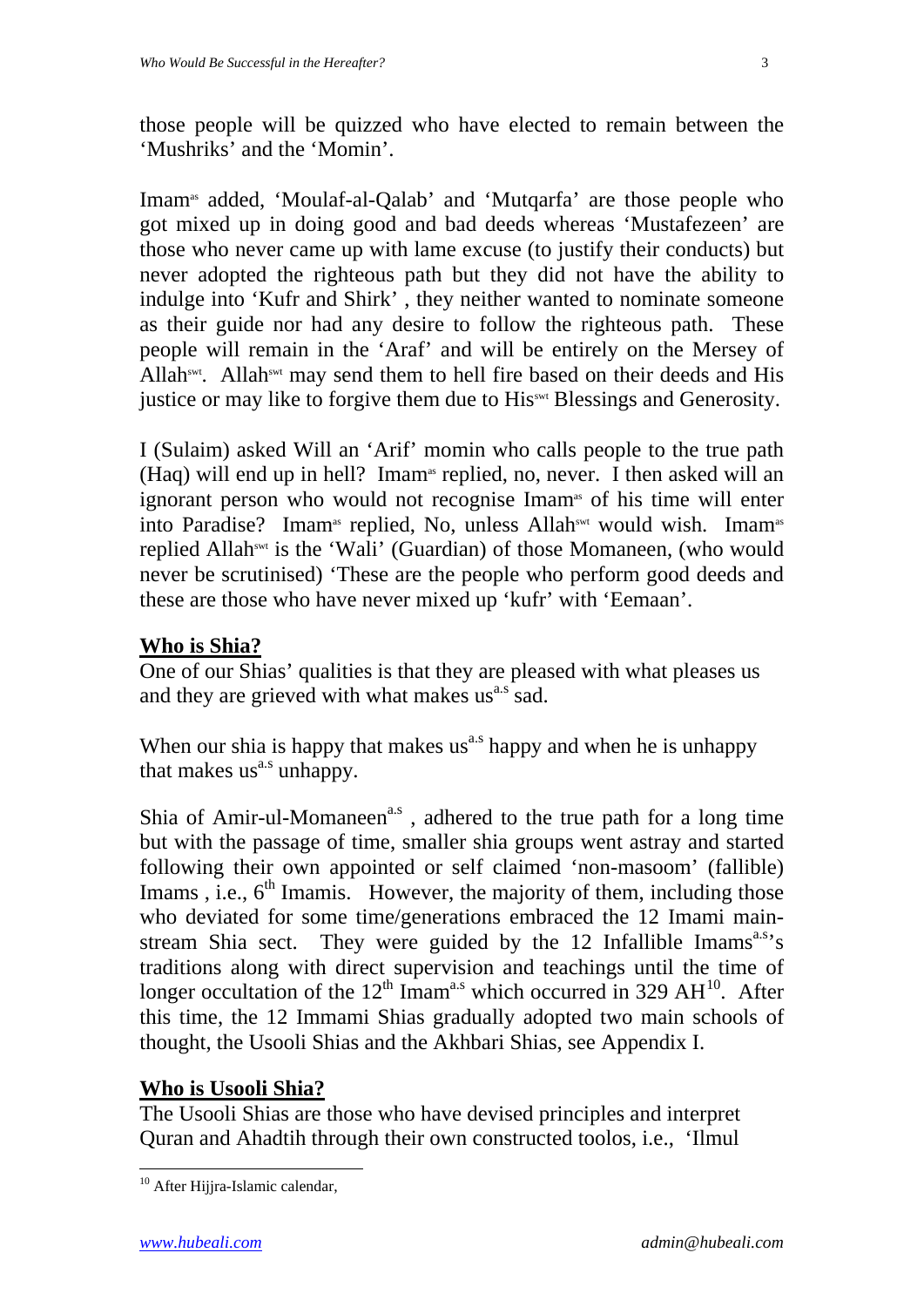$Rijal<sup>11</sup>$  $Rijal<sup>11</sup>$  $Rijal<sup>11</sup>$ , Istambat<sup>[12](#page-3-1)</sup> and acting on the judgement of previous non-masoom scholars. For a detailed account of Usooli beliefs, see .....\Usooli Akbari\Newman, Akhbaris, Prt 1, 1992.pdf

### **Who is Akhbari Shia?**

Those Shias who interpret Quran from the traditions of Masomeen<sup>as</sup> and do not use their own wisdom or any other man-made principles in the derivation of Islamic laws and solely rely on Masomeen<sup>as'</sup>s traditions. They use Quran and traditions of Masomeen<sup>®</sup> to establish the authenticity of traditions- based on criteria given by the Masomeen<sup>®</sup>. See further details on Akbari school of thought, see .....\Usooli Akbari\Newman, Akhbaris, Prt 1, 1992.pdf

#### **Who is Momin?**

It is narrated from Ibn-e-Auzniya that more than one narrator have referred to either Imam Mohammed Baqir<sup>a.s.</sup> or Imam Jafar-e-Sadiq a.s. ' No one becomes **Monin** until and unless he recognises<sup>[1](#page-3-2)3</sup> Allah<sup>swt</sup>, His Rasool<sup>saww</sup>, His Imams<sup>a.s.</sup> along with Masoom Imam<sup>a.s</sup> of his time (Imame-Zaman<sup>a.s.</sup>). He then should refer to them in all his affairs and put himself in their<sup>a.s.</sup> custody. And added, 'what will he know in the hereafter who has been ignorant from the very beginning?<sup>[14](#page-3-3)</sup>

Someone asked from Amir-ul-momaneen<sup>as</sup> what will be the identity of a monin in future? Amir-ul-Momaneen<sup>®</sup> replied, 'He would like to stay close to God's representative, he will establish friendship upon seeing him but would disassociate himself from the enemies of Allahswt even if they are his close relatives.<sup>[1](#page-3-4)5</sup>

In another tradition narrated by Zarah, Imam<sup>as</sup> said, Momin is that who has directly received Allah<sup>swt</sup>s' message in his heart regarding our (divine) rights on him. [16](#page-3-5)

<span id="page-3-0"></span><sup>&</sup>lt;sup>11</sup> Knowledge about the reliability of those men who are in the chain of tradition narrators.<br><sup>12</sup> analyses

<span id="page-3-2"></span><span id="page-3-1"></span><sup>&</sup>lt;sup>13</sup> Abu Hamza narrates from Imam Mohammed Baqir<sup>a.s.</sup> that Imam<sup>a.s.</sup> said, 'Only that would worship Allah<sup>swt</sup> who acquires His<sup>swt.</sup> recognition (Marafat) but the one who does not recognise Allah<sup>swt</sup>, only humiliates himself while worshiping. I asked, what is the recognition of Allah<sup>swt?</sup> Imam<sup>as</sup> replied, 'Marafat' of Allah<sup>swt</sup> is to substantiate Him and His Prophet<sup>as</sup>, love of Imam Ali<sup>as</sup> and acceptance of his master-ship (Immamat) along with guardianship of other (masoom) Imams<sup>as</sup> as well as rejection of their enemies. That's how one gets to recognise Allahswt. (Usool-e-Kafi, vol. 2, Kitabul-Hujjat, tradition 1, pp. 30)<br> $14$  Usool-e-Kafi, vol. 2. Kitabul-Huijat, tradition 2, pp. 30

<span id="page-3-4"></span><span id="page-3-3"></span><sup>&</sup>lt;sup>15</sup> Salooni Salooni Qabal An Tafqad duni, Nahjul Asrar, vol.1, pp. 186.

<span id="page-3-5"></span><sup>16</sup> Usool-e-Kafi, vol. 2, Kitabul-Hujjat, tradition 3, pp. 31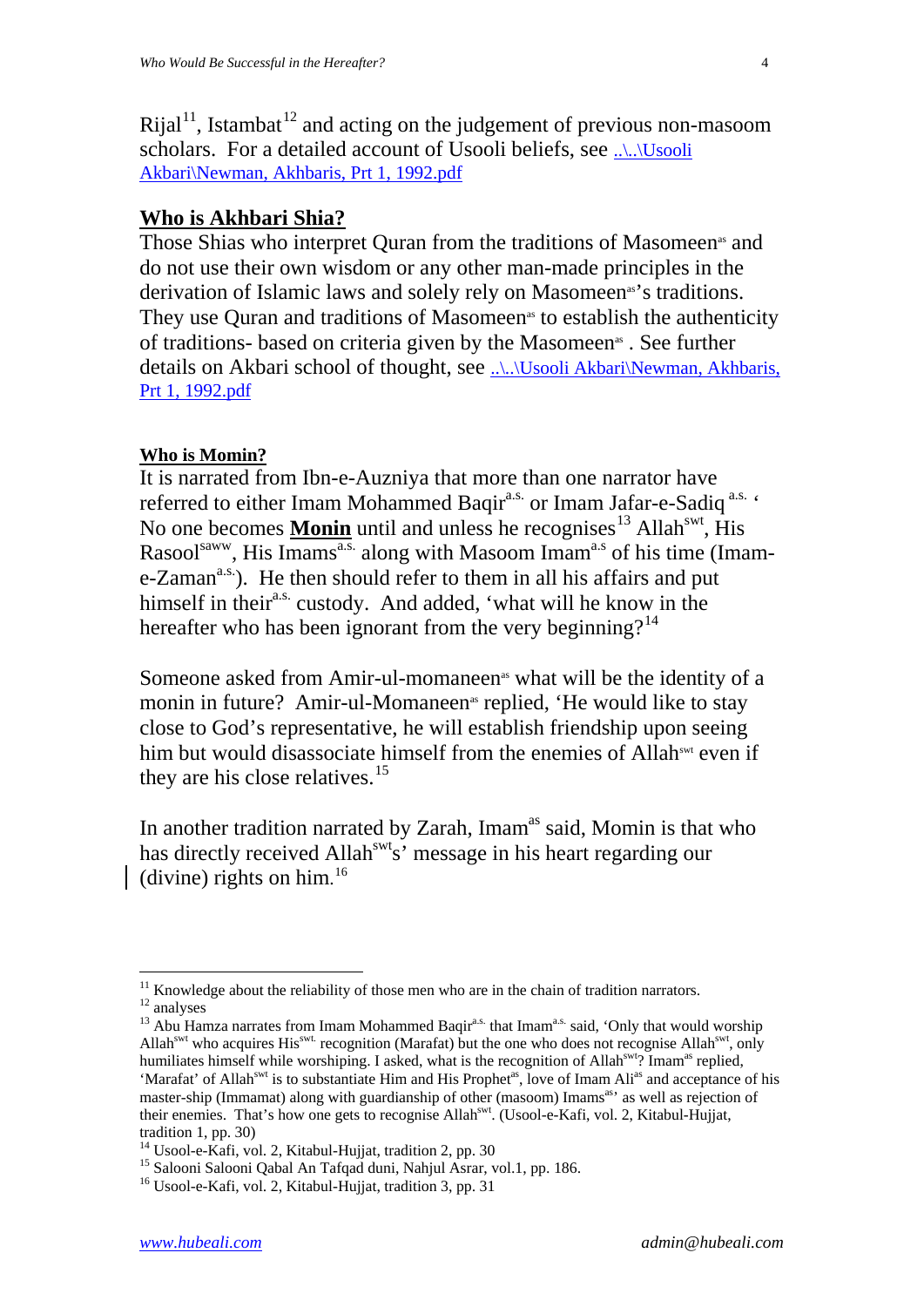#### **Qualities of a Momin?**

Amir-ul-momaneen<sup>as</sup> said in a sermon, 'A monin will be grieved and troubled deep down but would reflect gladness from his face, he would keep a low profile but will have resolute determination, he would be not be rude and hate popularity, his sufferings are endless but he never gives up hope, he would be calm, active, thankful, patient and a deep thinker. He would not ask for favours and will be extremely polite and kind. His 'Nafs<sup>[1](#page-4-0)7</sup>' (will power) would be strong than rocks but his manners would be warmer than a humble slave.

#### **Zahid', 'Rageeb' and 'Sabir'**

In a sermon<sup>[1](#page-4-1)8</sup>, Amir-ul-momaneen<sup>as</sup> said, Keep in mind! people created by Allahswt, fall into three categories, 'Zahid', 'Rageeb' and 'Sabir'. 'Zahid' is that who would neither get excited upon acquiring something and nor gets saddened when something is taken away from him. 'Sabir' is that who neither desires for worldly status nor is grieved upon loosing it. 'Rageeb' is that who does not care about lawful and unlawful means in collecting whatever he can lays his hand onto.

#### **Who is Muqassir[19](#page-4-2)?**

**I**mam Mohammed Bagir<sup>a.s</sup> replied to a question on Mugassir that Muqassir is that who would refrain from gaining the recognition of Masomeen<sup>a.s</sup>, Amr and Ruh, which are compulsory (to learn) for everyone. I asked, how one could recognise 'Ruh'?

Imam<sup>a.s</sup> replied, One should believe and understand that to whom Allah<sup>swt</sup> associated with Ruh and has handed over His Amr (meaning Masoom Imam<sup>a.s</sup> has in his control both the Ruh<sup>[20](#page-4-3)</sup> and Amr). Thus, he<sup>a.s</sup> would resurrect and create with His<sup>swt</sup> permission. He would know what are people's intentions and thoughts and all that has already happened (in the past ) and what to come until the day of judgement. This is all due to the 'Ruh' which is 'Amr' of Allah<sup>swt</sup>, thus whoever has in his powers both the *Ruh* and *Amr* is perfect without any inadequacies and flaws. He (Imam<sup>a.s</sup>) would be able to perform as per his Wish- which is the

<sup>&</sup>lt;sup>17</sup> The heart.

<span id="page-4-0"></span><sup>&</sup>lt;sup>18</sup> Salooni Salooni Qabal An Tafqad duni, Nahjul Asrar, vol.1, pp. 186.

<span id="page-4-2"></span><span id="page-4-1"></span> $19$  Al Oatarah, vol. 2, pp. 27

<span id="page-4-3"></span> $20$  According to Masomeen a.s. Ruh is superior to angles (including Jibraeel a.s.)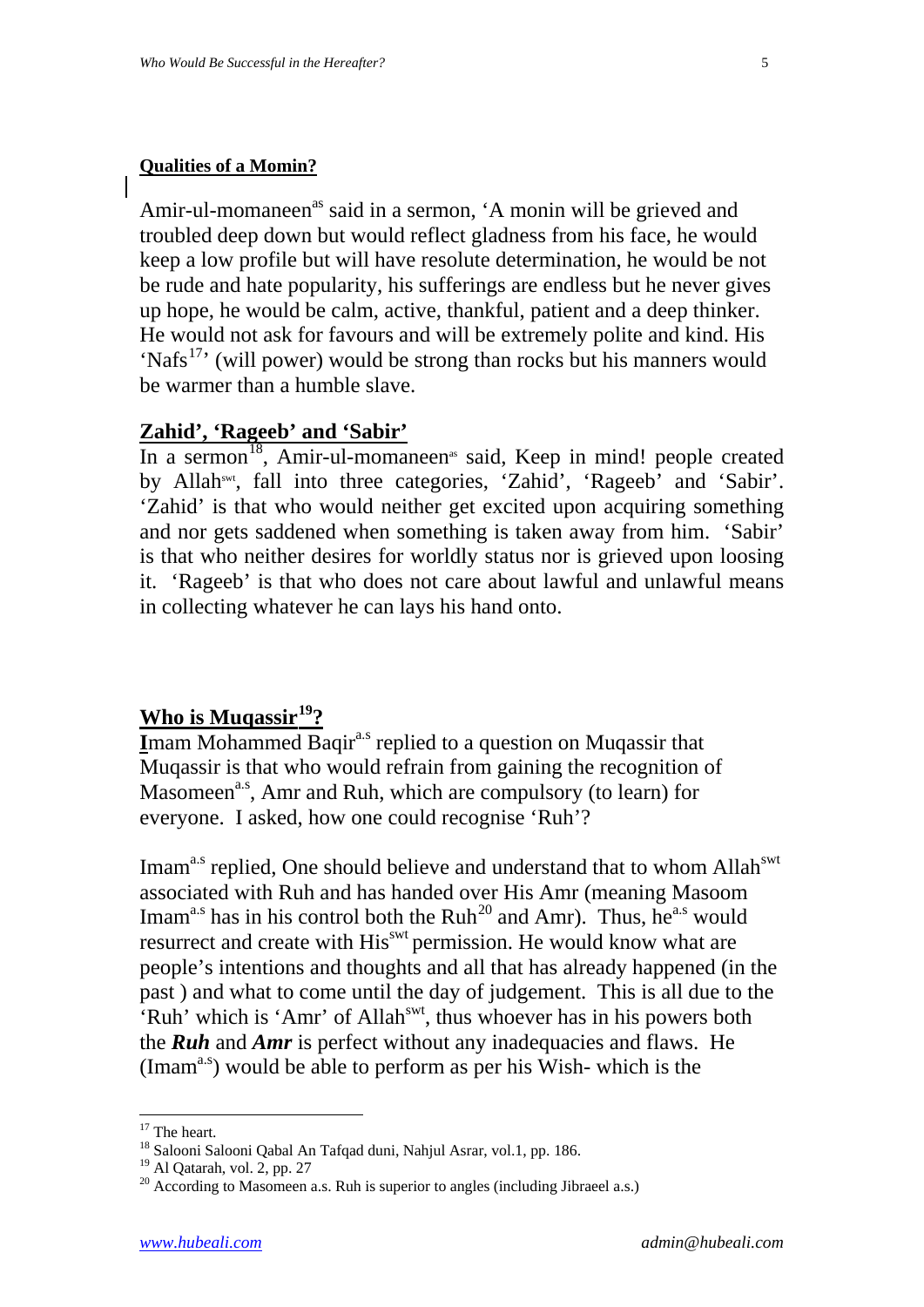reflection of Allah<sup>swt</sup>'s attributes. He would go from East to the West in a split of a second, can reach skies and come back within no time; there are no limitations in performing any of tasks what so ever.

I asked, I would like to know about Ruh from the Book of Allahswt in order to understand whether it is among those command which Allah<sup>swt</sup> has specified for His Prophet Mohammed<sup>saww</sup>. Imam<sup>a.s</sup> said, read this has specified for His Prophet Mohammed<sup>saww</sup>. verse: 'And similarly we have sent to you our Ruh which is from Our Amr. Prior to this they did not know about the Book and the Eemaan. But we have sent down the Noor through which we guide whoever we select. $^{21}$  $^{21}$  $^{21}$ 

'We have secured Eemaan in their hearts and provided them guidance through Our Ruh'. $^{22}$  $^{22}$  $^{22}$ 

I then said to Imam<sup>a.s</sup>, God may bless you, it would mean that most of the Shia are 'Muqassir' I do not find any one of my friends who would be qualify to the qualities which you have described. Imam<sup>a.s</sup> replied  $O$ Jabir! Although you do not know them but I know few of them who visit me, send blessings and ask about those hidden and sacred knowledge, which is not known to ordinary people. I told Imam<sup>a.s</sup> about a person and his friends who, I think, God willing, have such qualities in that they know about something about the Divine knowledge, as I have heard from them what could be regarded as elevated and deep knowledge and I think they are the best (shia). Imam<sup>a.s</sup> asked me to invite them tomorrow and come back with them for a session.

Jabir says, I took them to Imam<sup>a.s</sup> next day, upon arrive there they greeted Imam<sup>a.s</sup> with lot of respect and showed their devoutness. Imam<sup>a.s</sup> said, O Jabir! Indeed they are your brothers but their faith is not near perfection, as yet, owing to some weaknesses. Imam<sup>a.s</sup> then turned to them and asked, 'Do you believe that whatever Allah<sup>swt</sup> wants to perform can do so or give commands and no one can dare to disobey Him? And He cannot be asked to justify His deeds, however people would be examined for what they have committed. They all replied what you have said is correct, Allah<sup>swt</sup> does whatever He likes to do and issues commands to others as per His decisions. Imam<sup>a.s</sup> said, thank God! you are aware of (Tauheed) and your faith is perfect about it (Tauheed). Imam<sup>a.s</sup> then looked at Jabir and said do not make up your mind yet, on what is obscure to you. Jabir says, I got very nervous and perplexed (as Mola<sup>a.s</sup>) knew what was going through my mind).

<u>.</u>

<span id="page-5-0"></span> $21$  Al Shura, verse 52

<span id="page-5-1"></span><sup>22</sup> Al Mujadila, verse 22.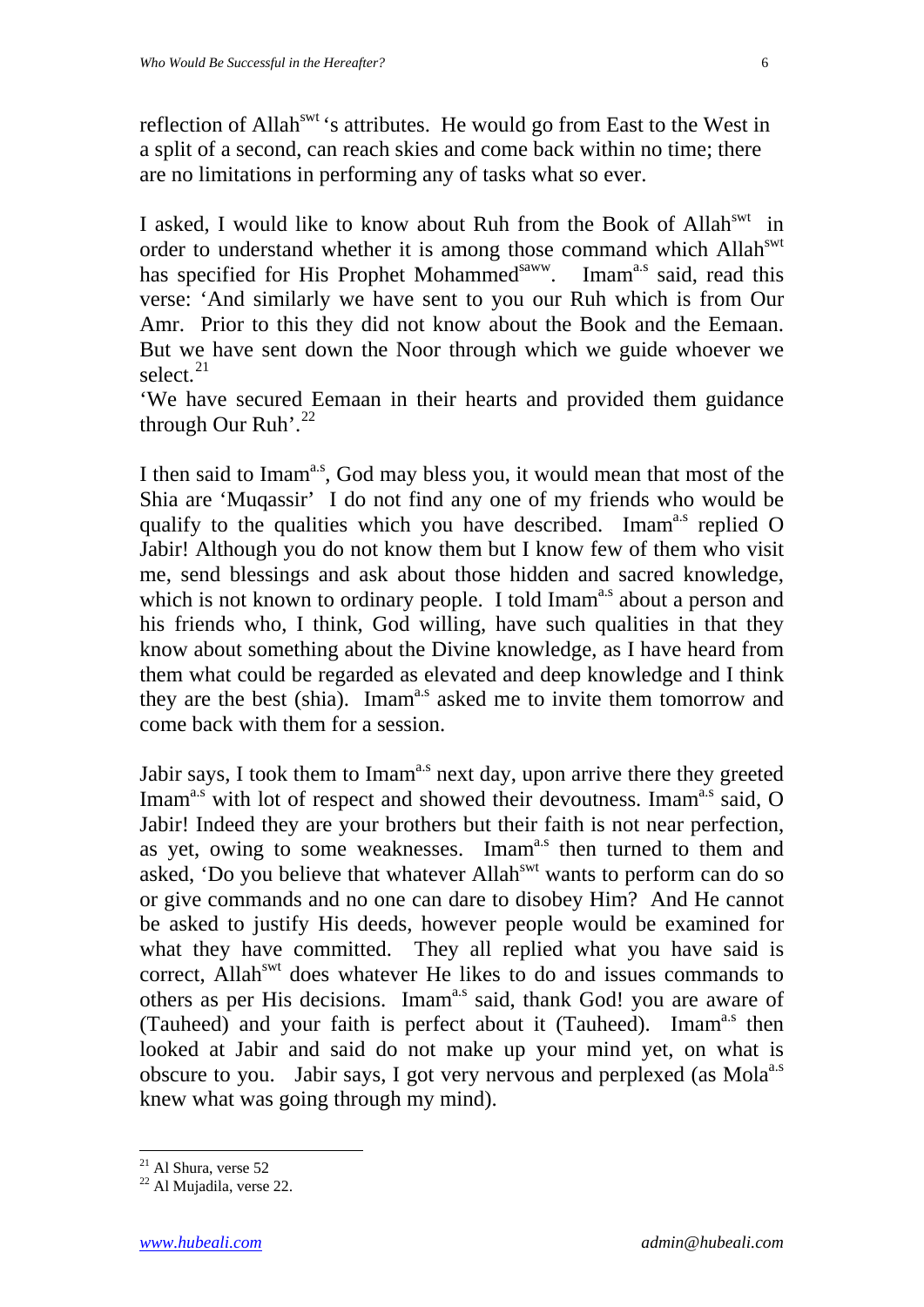Imam<sup>a.s</sup> then turned to them and asked me to ask them (in order to judge them further) 'If it is within my abilities to turn into the appearance of my son Mohammed Baqir<sup>as</sup> ? When Jabir asked them they remained silent. Then Imam<sup>as</sup> asked Jabir again to ask them if my son can turn into my appearance? Jabir asked this question from them but they again kept quiet. Imam<sup>as</sup> then asked Jabir, 'why they do not reply to my questions? Jabir replied, I have asked them again, ' why you do not reply to Imam<sup>as</sup>, they again did not reply and showed an bewilder-ness! Imam<sup>as</sup> then said to Jabir, don't worry, they will remain like this, as I have informed you earlier. Then Imam<sup>as</sup> addressed them directly and asked 'why you do not reply to my questions? They started looking at each other and reluctantly replied we lack knowledge and could not reply due to our ignorance. Afterwards, Imam Zain-ul-Abadeen Ali bin Hussain<sup>as</sup> looked at Imam Mohammed Baqir<sup>as</sup> and asked them who is he? They replied, 'O! Son of Prophet<sup>as</sup>, he is your son'. Imam<sup>as</sup> asked who am I? They replied, 'You are his father, Imam Ali bin Hussain<sup>as</sup>, Thus Imam<sup>as</sup> recited few words which we could not understand and immediately Imam Mohammed Baqir<sup>as</sup> turned into Imam Ali bin Hussain<sup>as</sup> and Imam Zain-ul-Abadeen Ali bin Hussain<sup>as</sup> became Imam Mohammed Baqir<sup>as</sup>. Upon observing this, all the companions started reciting 'La a la ha Il-llah'. Imam Ali bin Hussain<sup>as</sup> said, 'Do not be surprised at the supremacy of Allah<sup>swt</sup>'. 'I am Mohammed<sup>as</sup> and Mohammed<sup>as</sup> is from Ali<sup>as</sup><sup>5</sup>. Imam Mohammed Baqir<sup>as</sup> then explained, 'O! People, do not be surprised to see the 'Amr Allah', I am Mohammed<sup>as</sup> and Ali<sup>as</sup> is in my (Mohammed's) appearance. We are all the same, from one 'Noor' and our souls are 'Amr Allah'. Our first, was Mohammed<sup>as</sup>, our middle one was Mohammed<sup>as</sup> and our last one is also Mohammed<sup>as</sup>, in fact we are all Mohammed. Upon listening this, they all went down in prostration and uttered we all believe in your authority- also in your hidden attributes, in your clear miracles and we submit to your eloquent status and high ranks.

Imam Ali bin Hussain<sup>as</sup> said, rise from prostration and lift your faces, now you truly recognise us and have succeeded! You have witnessed the facts and perfected your beliefs and by doing so you have found means of reaching Allah<sup>swt</sup>. Be aware! Allah<sup>swt</sup> does not show these signs to the one who have weak-beliefs and are among 'muqassareen'[23](#page-6-0) - which you are observed today from my son Mohammed<sup>as</sup> and myself. If you are going to narrate what you have seen today then people will not admit it and make ridicule of you. They replied we have understood it and we will obey you. Imam<sup>as</sup> said, now go away since you achieved comprehensive guidance. And they went away.<sup>[24](#page-6-1)</sup>.

<u>.</u>

<span id="page-6-0"></span> $23$  The ones who are sting in admitting our attributes

<span id="page-6-1"></span> $^{24}$  Bihar ul-Anwar, vol 26, Chapter 14, pp. 16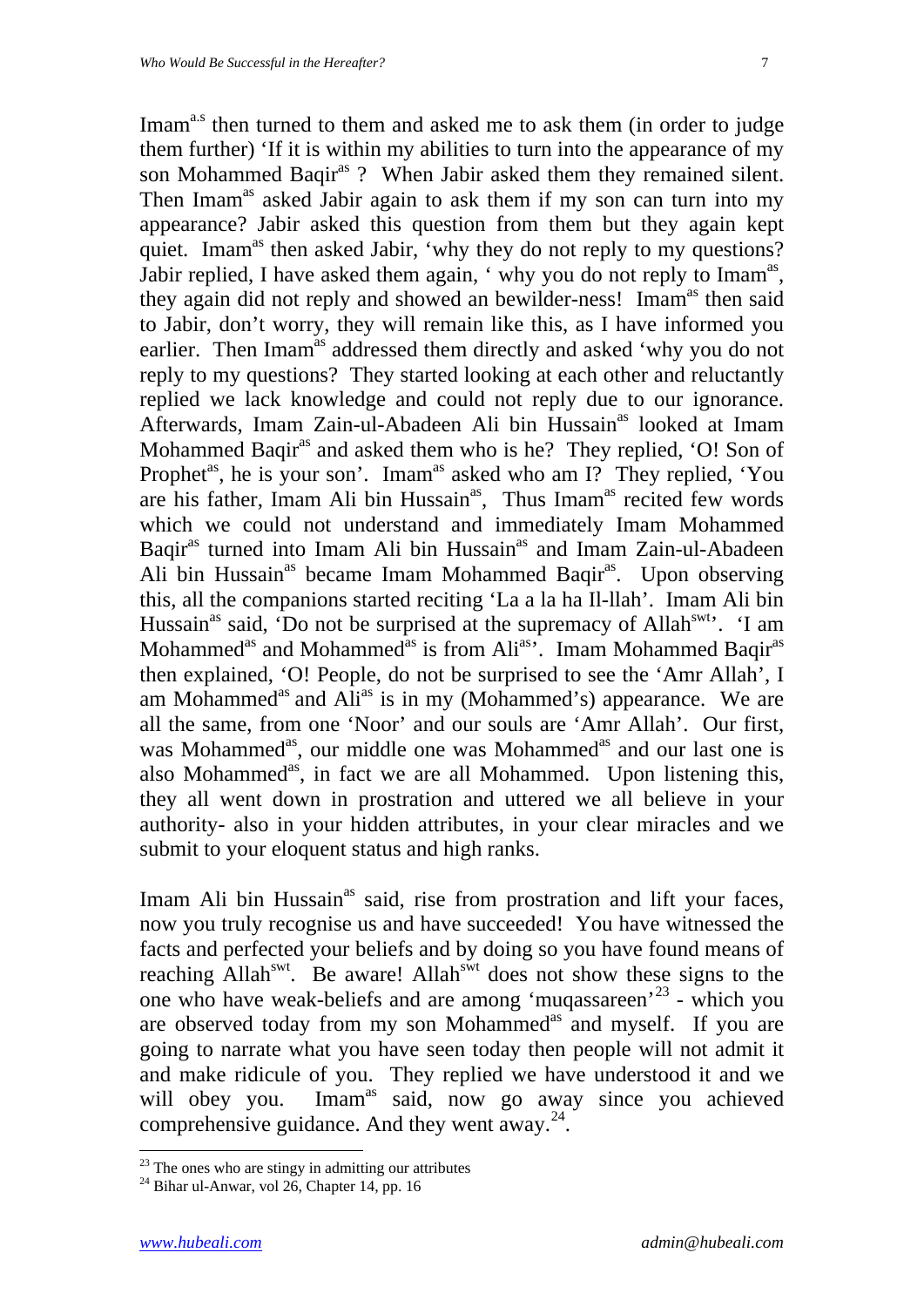#### **Who is Ghali?**

A Gali is that who attributes to us what we do not say about ourselves<sup>a.s. [2](#page-7-0)5</sup>

#### **Who is Nasbi?[2](#page-7-1)6**

- *My father told me, who heard from Saed bin Abdullah, who heard from Ahmed bin Mohammed bin Aisa, who from Mohammed bin Khalid, who from Nazhar, who from Yahiya Halabi, who from Abu Mughara, who heard from Abu Baseer, who narrates from Ali Sainay that Abu Abdullah Imam Jafar Sadiq*a.s *said, 'Indeed, (on the final Day of Judgement) Our momin will be able to intercede for his friends and relatives unless they are among 'Nasbi' (those who hold hostilities against Ahlul Bai*<sup>a.s</sup>). A *'Nasbi' will never ever be forgiven- even if all 'Mursil Prophets*<sup>a.s.[2](#page-7-2)7</sup> and high rank Angels<sup>a.s.</sup> pray to Allah<sup>swt.</sup> on his *behalf.*
- *(2) And from the sources, Mohammed bin Khalid, who from Hamzah bin Abdullah, who from Hashim bin Abi Saeed, who from Abu Basir Alaas almaradi, who said I have heard from Abu Abdullah Imam Jafar Sadiq*<sup>a.s</sup> 'Certainly Hazrat Nuh<sup>a.s</sup> had on board *even dogs and pigs but did not invite any illegitimate fellow, But Nasbi is worst than an illegitimate person.*
- *(3) I have told by Mohammed bin Ahmed, who refers from Ibrahim bin Ishaq, who from Abdullah bin Hammad, who from Abdullah bin Sanan who narrates from Abu Abdullah Imam Jafar Sadiq*a.s *said:' A person is not Nasbi who bears grudges against us Ahlul Bait*<sup>a.s</sup> as you will not find a single fellow who would say that he *holds animosity against Mohammed*<sup>saww</sup> and his progeny<sup>a.s</sup> but *in fact a 'Nasbi' is that who becomes your enemy due to your faith on our 'Wilayat' and being among our Shia'.*

<span id="page-7-0"></span> $25$  Usool-e-Kafi, vol. 2, pp. 315.

<span id="page-7-1"></span><sup>&</sup>lt;sup>26</sup> Sawab-ul-Amal and Atab-ul-Amal, Chpt Atab-ul-Amal, Sheikh Sadduq.

<span id="page-7-2"></span> $27$  Those Prophets<sup>a.s.</sup> who brought Divine Books with them.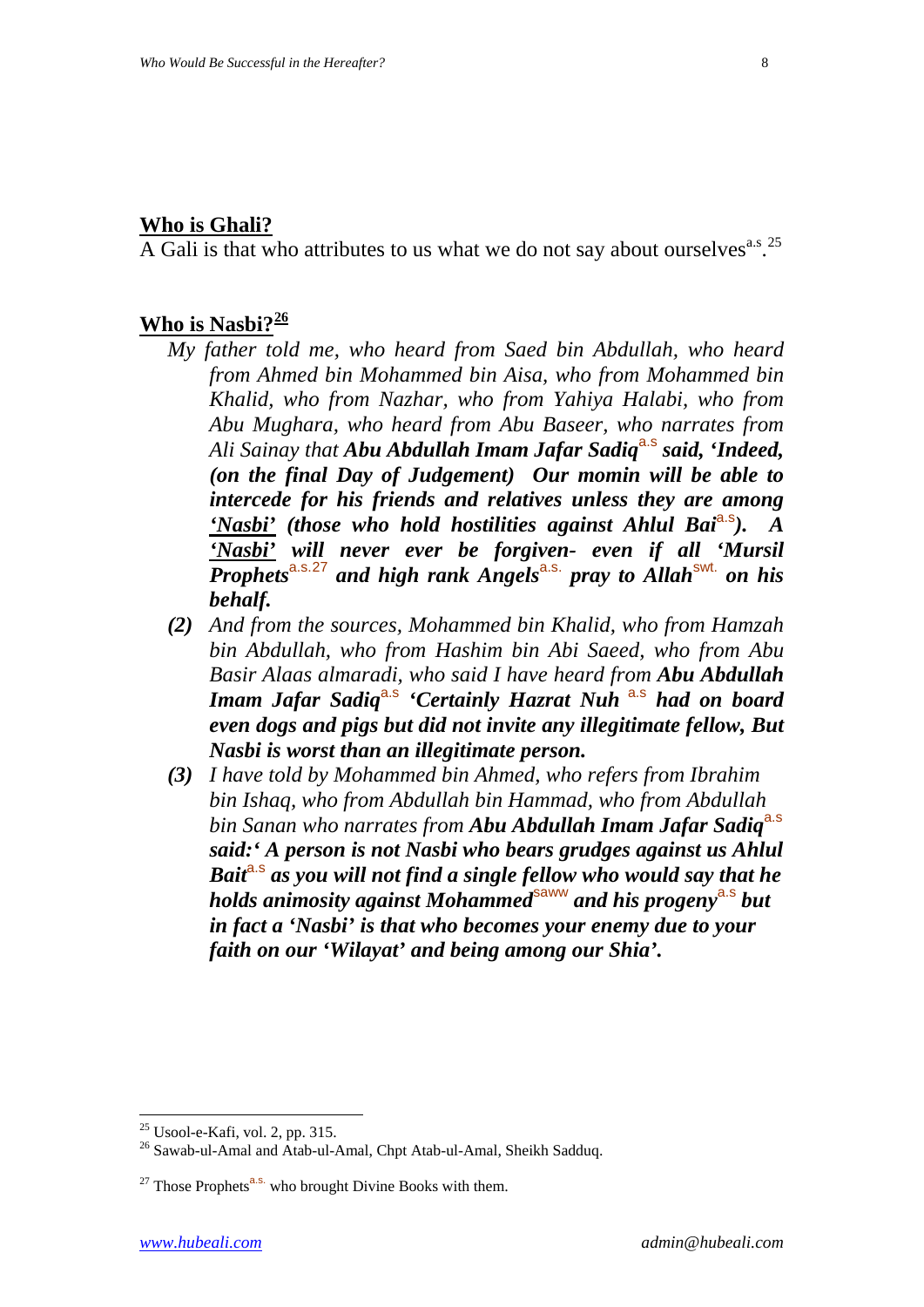## **Appendix[2](#page-8-0)8** "

#### **SOME IMPUCATIONS OF THE OCCULTATION: INDNIDUAL RELIGION AND COLLECTNE RELIGION**

The imam is omnipresent in Imamite religious life. Given the capital role that this presence plays, it is obvious why there were such substantial modifications in Imamite religious life after the final Occultation. One question inevitably comes to mind when we examine the evolution of Imamite doctrine: after the Occultation, is Imamite religious life deprived of all collective characteristics, of all community practice, of all social application? This question is at first glance provocative; it nevertheless appears to find a partial answer in certain "distinctive characteristics" of the doctrine. Although our work here has been a study of early Imamism, we might do well at this point to outline the historical evolution of the doctrine, in order to be able to look at the influence that this evolution has had on Imamism's basic teachings. Such an outline will help us to understand better the historical fate of Imamism, on the one hand, and to evaluate the relationship that the faithful believer is supposed to maintain with the imam during the Occultation, on the other. 693 Let us look first at the case of Imamite jurisprudence (fiqh), since it is the discipline that touches daily religious life most closely. It is jurisprudence that codifies and regulates the most concrete aspects of dogma, and it appears to have been the discipline that was most immediately touched by the problems posed by the Occultation. Imamite fiqh came into existence as a discipline of its own, so to speak, during the Imamates of Muhammad al-Baqir<sup>as</sup> and especially Jafar al-Sadiq<sup>as</sup>, even though its systematic methodology was not worked out until later.694 For a long time the principles of jurisprudence (Usul al-fiqh) included only the Quran and the hadith, the latter comprising the traditions of the Prophet and those of the imams, those of the imams being able to abrogate those of the Prophet. As we have seen, the imams are extremely critical of both reasoning by analogy (qiyas) and the use of personal opinion (raay) in religious matters.695 We have also seen that in the early "esoteric non-rational" tradition, 'aql' not only had the meaning of a dialectic faculty of discernment, but it also referred to a cosmic force, like the Imam of Creation, actualized in individuals in the form of a faculty of metaphysical apperception and considered as the individual imam of each faithful believer.696 Even among the first great "rationalist" theologians like al-Mufid (d. 413/1022) and his disciple al-Murtada (d. 436/1044), the Qur'an and the hadith are recognized as being the only bases of law. Ijtihad (the "personal interpretation" of the doctor/theologian), of great importance in later Imamism, was rejected as being a disguised form of the "reasoning by analogy" that was criticized by the imams.696bis The "consensus" (ijma) of the Doctors of the Law, as it is described by these two authors, comes in a typically Shiite form: the "consensus" is of no value unless it includes the will of the imams, a will that must be shown through their words. The value of the "consensus" is thus "effaced" by the validity of the hadith.697 The same opinions of ijtihad and ijma are found in Abu Jafar al-Tusi (d. 460/1067), but in his case we can already see the first influences of

<span id="page-8-0"></span>**<sup>28</sup>** Adopted from '**THE DIVINE GUIDE IN EARLY SHIISM, The Sources of Esotericism in Islam' by Mohammad Ali Amir-Moezzi, translated by David Streight, STATE UNIVERSITY OF NEW YORK PRESS**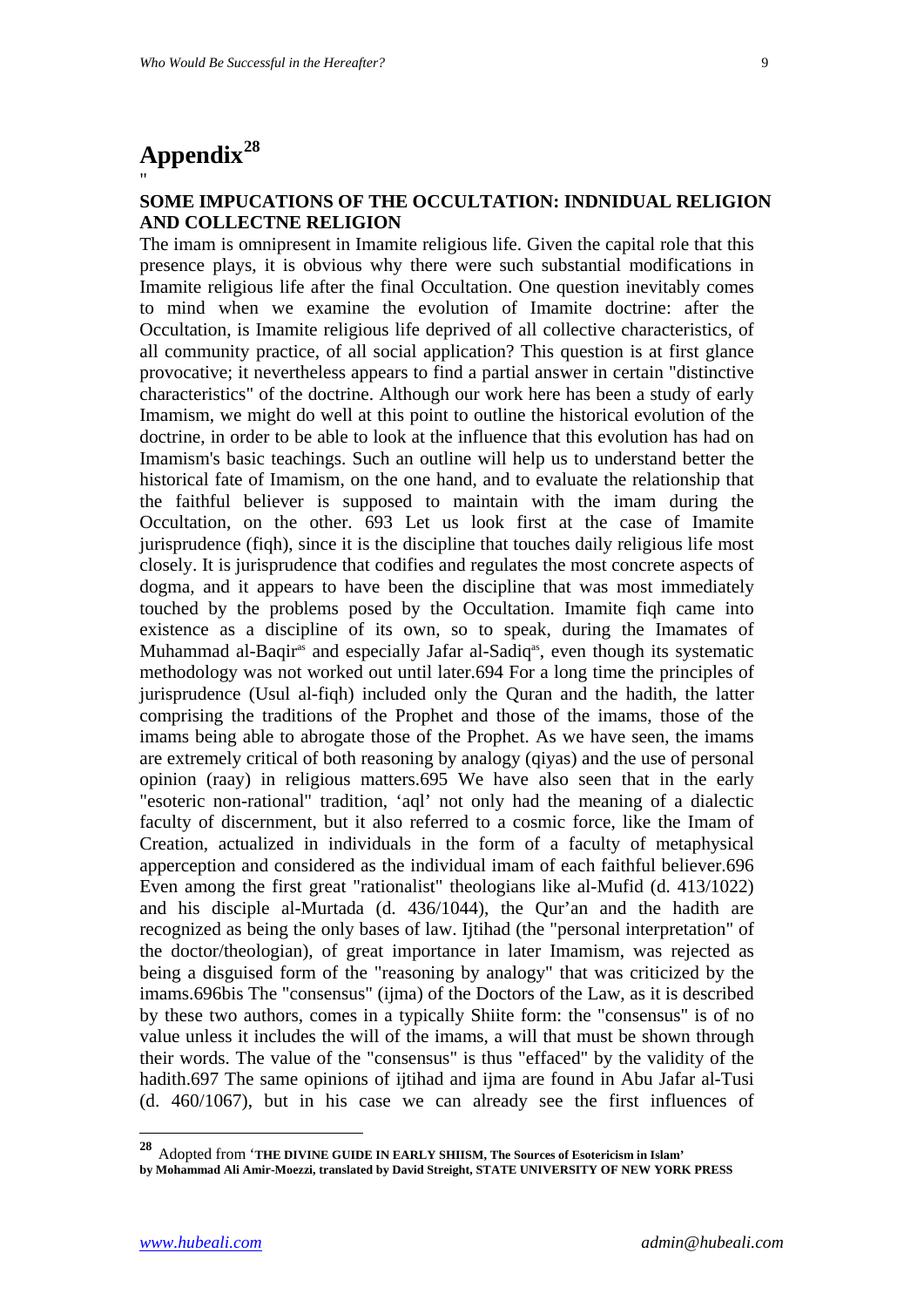Mu'tazilism: 'aql' begins to lose its early definition and approaches the reasoning faculty of the dialecticians.698 It appears as though the somewhat later al-Allama al-Hilli (d. 726/1325) was the first of the great Imamite scholars to have classified ijtihad, and consequently 'aql' (in its acceptation as dialectical reasoning) as methodological principles of jurisprudence to be used along with the Qur'an and the hadith.699 In its early stage, then, the bases of Imamite law were practically limited to the Qur'an and the hadith.<sup>700</sup> As we will see, it will not be until about the tenth/sixteenth century, that the two ideas of ijtihad and 'aql' are effectively considered to be two bases for jurisprudence, that the doctor/theologians will acquire significant political and social power.

As far as "applicable branches" (furu) are concerned, transactions (mu'amalat) in Imamite law are with very few exceptions identical to those in Sunni schools of law. 701 Problems become more thorny when we get into the field of duties regarding worship ('ibadat) and precepts (ahkam); here, even in Imamism, scholars have long debated certain points. Let us begin with duties regarding worship, divided into prayer (both individual and collective), fasting, the religious "taxes," pilgrimage, jihad (in the sense of "holy war"), and ordering what is good and forbidding what is evil. From what can be gleaned from the notes of Aqa Bozorg al-Tihraru in his al-Dharia, a colossal collection of Shiaite works, fierce debates were waged on the practice of two of these, collective prayer and holy war. In essence, what characterizes these two is their need for a "leader" or a "guide" to be practiced appropriately. We know that in Imamism this "leader" can only be the imam himself, or someone designated by him. According to the early corpus of the imams, the collective prayer of the two feasts of the Sacrifice at the end of the month of Ramazan are specifically declared as impossible to perform in the absence of the imam or his delegate.<sup>702</sup> On the other hand, since the leaders of the Imamite collective prayer on Fridays were named by the imams, once the imam is absent, it appeared as though the Friday prayer could no longer be practiced, or that it was at least suspended" (mutawaqqif al-ijra) until the Return of the Mahdi<sup>as</sup> and his designating new leaders for prayer. This situation prevailed throughout the pre-Safavid period, since at the beginning of the Safavid dynasty (circa 927/1520 to 1009/1600) nearly a hundred books or treatises were written to justify the legal status of Friday prayer.<sup>703</sup> The composition of these books was linked to the religious politics of the Safavids, specifically to attempts at setting up another Islamic "pole" in the face of the Ottoman Empire, on the one hand, and the "ideologization" of Imamism, on the other. We shall return to this.

We find ourselves facing the same phenomenon when it comes to the holy war. With the arrival of the Safavids, a number of polemical works were composed to prove the legal or illegal status of jihad in the absence of the imam.<sup>704</sup> A solution was finally reached through compromise, and the doctor-theologians distinguished between two different holy wars: the offensive jihad, declared to be "suspended" during the period of Occultation, and the defensive, legal jihad, which may be obligatory in the case of an attack from outside. The polemics and the juridical-theological debates in the Safavid and post-Safavid periods show that the question was still moot until relatively recently.

Among the ahkam, religious jurisdiction (hukuma/qada") and legal punishments (hudud) were subject to this debate. The need for justice based on the Law and religious science of the judge being beyond question, the question remains as to whether the judge should be a religious person, in the sense of a religious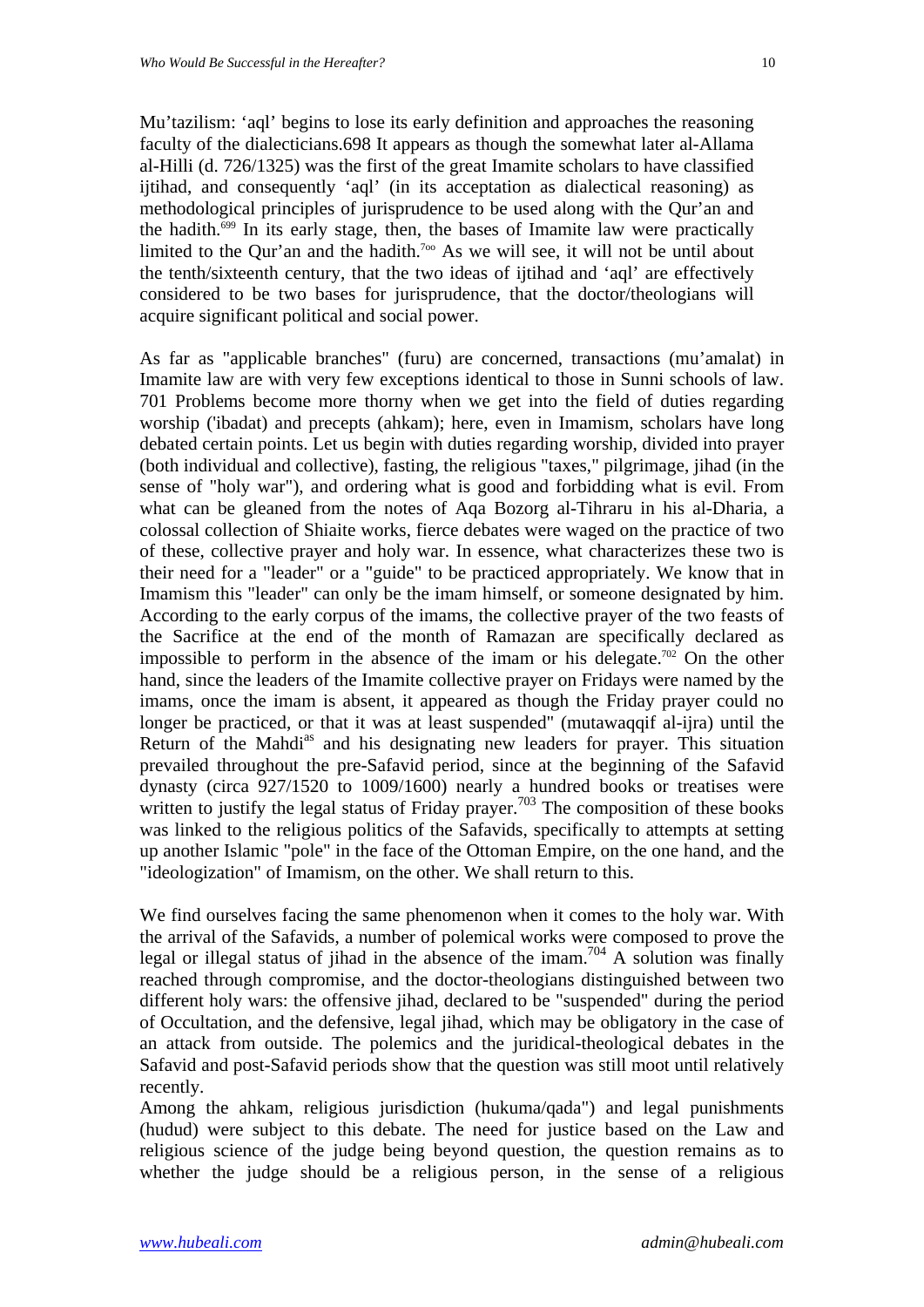"professional," or not. The problem is raised by later sources, once again starting in the time of the Safavids and the constitution of a class of Imamite religious professionals. Actually, among the early Imamites, the theologian-judges (hukkam/qudat al-share) were named directly by the imams; some of the imams' remarks regarding the difficulty of just jurisdiction 705 appear to have led Imamite doctors to wonder whether, in the absence of the imam, a religious judge, ,all the more likely to make judgment errors since he is not designated by the infallible person of the imam, could exercise such a responsibility without compromising both the Law and religion. The number of works written from the Safavid period on against this argumentation encourages us to think that it was effectively used by Imamites in earlier times.<sup>706</sup> Imamite law divides legal punishments into two categories:  $707$  there are first of all those punishments instituted by the Qur'an and whose application is designated by the expression "God's right" (haqq Allah); next, there are the punishments applied to errors not foreseen by the Sacred Text and whose commission is called "man's right" (haqq al-nas). Since the imam is the only person with the ability to apply Qur'anic precepts to individual cases appropriately, the practice of "God's right" can be carried out only by Him, or by the person specifically designated by Him. "Man's right," on the other hand, can be carried out by an individual whose virtue and religious knowledge are recognized by everyone. The final part of al-Murtada's treatise, Risalat al-ghayba, summarizes and illustrates quite well this somewhat discomforting and ambiguous situation that we are examining.<sup>708</sup> The somewhat stilted language of the text is from A. Sachedina' s translation:

The doctrine of the hudad [legal punishment] during the ghayba is clear. It is like this that if [the hadd] was to be implemented on a person, if the Imam appears and if that person is still alive and if it is proved on him by imputation and confession of having been committed by him, the Imam will impose the legal punishment on him. But if the punishment was not implemented because of his having died, the sin is on those who have frightened the Imam and forced him to go into ghayba. The Shari'ah does not get abrogated in the execution of the hudad, because abrogation is at that time when there is a possibility of implementing the punishment and when obstacles preventing its enforcement have been removed. But under the condition we have mentioned, it does not get abrogated. "709

This short excerpt seems to sum up the early Imamite concept as concerns the social application of jurisprudence: as long as the imam remains in hiding, it is impossible for the Law to function correctly on the collective level. There is no one but the hidden imam who, once he comes back, can carry out all the precepts applicable to the collective religious life. The Imamites could not have been ignorant of the inevitable implications of a complete Occultation: without the designation of the imam, no chosen delegate could be named; without the delegate, there could be no "leader" or "guide" for collective prayer, which, therefore, becomes "suspended." Nothing in the early corpus of the imams suggests a remedy for such a situation. The last letter of the twelfth imam will cut to the quick: not only will there not be a "representative," but no one but an **impostor** will claim to be one. In the face of this information, we might wonder-and here we return to our original question-if the complete Occultation did not bring about the end of the collective dimension of the Imamite doctrine, and if this doctrine did not become, from that point on, a completely interiorized, individualized, initiatory kind of "religion. "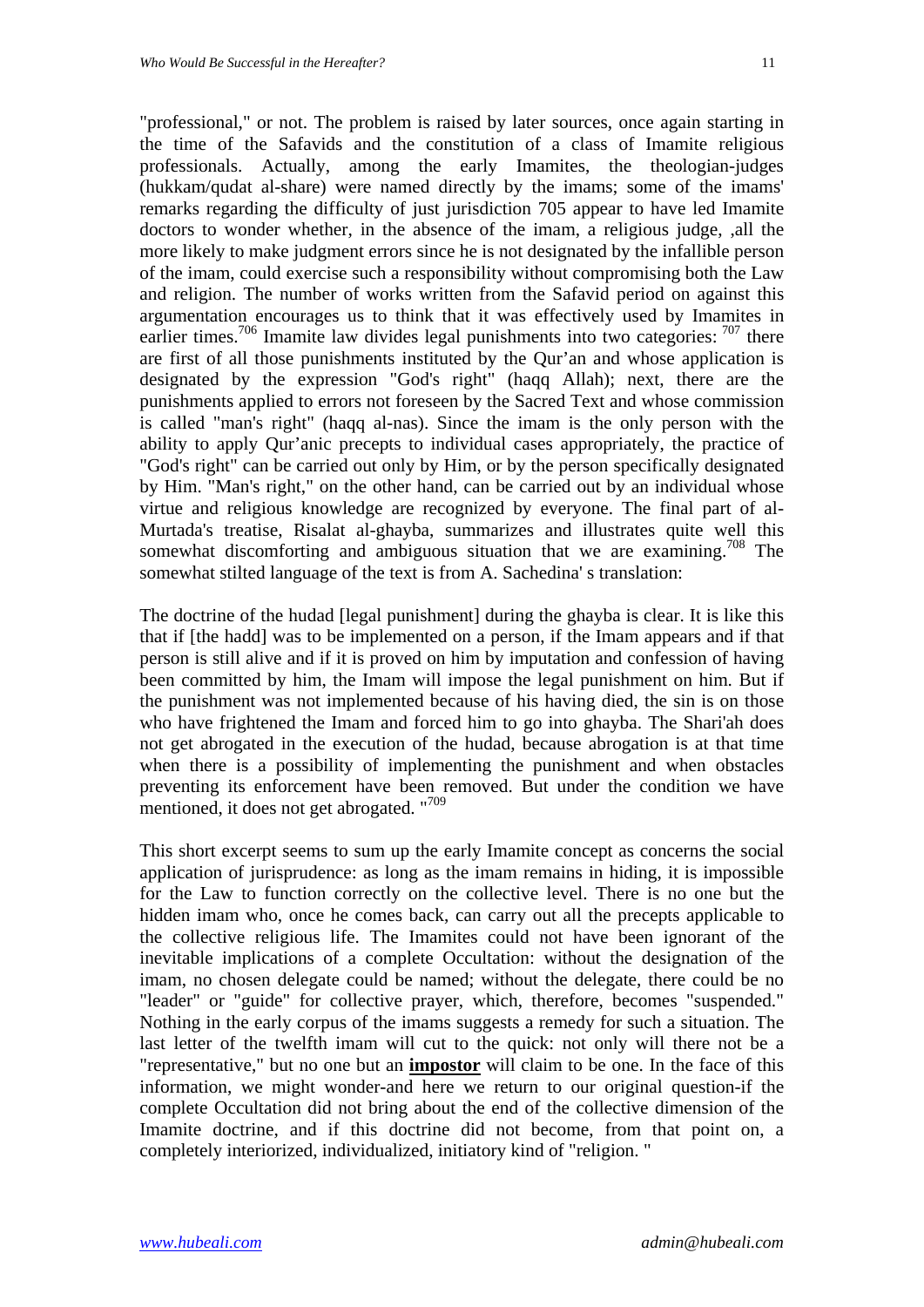In addition to the information examined previously, there are also comments by the imams about the Occultation that appear to corroborate our idea here. The fourth imam, 'Ali Zayn al-'Abidi'n<sup>as</sup>, after saying that the Imamate belongs to al-Husayn's descendents and that the Mahdi<sup>as</sup>' will have two Occultations, states: " As far as the [second] Occultation is concerned, its duration will be prolonged until the majority of those who profess this doctrine go back on their belief; at that time the only one who will remain steadfast will be he whose certainty [yaqin] is strong [or "strengthened"] and whose knowledge [ma'rifa] is healthy [or "restored"], he who finds in himself no difficulty accepting what we [the imams] proclaim, he who salutes us "people of the house" [of the Prophet]." <sup>710</sup> The conditions required to be a true faithful believer during the period of the major Occultation are thus 10'ie (walaya) for the imams, absolute "certainty" about the truth of their teachings, and knowledge, which, in the technical terminology of the imams means knowledge of the initiatory secrets of the doctrine. These conditions point only to an interior and individual religious spirituality. Two of Ja'far<sup>as'</sup>s traditions appear to suggest that such a believer remains in contact with the hidden imam, even during the period of the major Occultation: "The Qa'im will have two Occultations, a short one and another of long duration. During the first of these, only certain chosen Shiites will know where he is hidden, and during the second [Occultation], only the chosen ones among the intimate Friends in his Religion will know this place."<sup>711</sup> Again, Ja'far<sup>as</sup> says: "The Lord of this Cause [that is, the Mahdi] will have two Occultations; one will be so long that some of [the Imamites] will say that he is dead, others that he has been killed, and still others that he has disappeared [definitively]. Only a few of his faithful will remain attached to his Cause, and none of his friends or anyone else will know where he is, except for the intimate Friend who rules over his Cause."712 Let us not forget this other saying, constantly repeated by the imams: "Our Cause is difficult; the only ones able to bear it are a prophet sent by God, an angel of Proximity, and a faithful believer whose heart has been tested by God for faith."713 We discern in the expression "test of the heart" an allusion to initiation into the spiritual "technique" of vision with the heart, through which the initiated discover the Light of the Imam in their hearts and thus attain esoteric Knowledge and miraculous powers. Is this tantamount to saying that "vision with the heart," with the "certainty" and "knowledge" that accompany such vision, is what makes the faithful believer become an intimate Friend of the imam? Is it what allows the faithful believer to know the "location" of his Master? This is at any rate what Imamite mystics have always claimed.<sup>714</sup> Only a small minority will know "the location of the hidden imam," or, in other words, only a small minority will be in contact with him. But this same handful of believers will be able to hide their privilege from the eyes of the world, so that the conditions set up by the hidden imam in his last letter may be respected. These believers are those that later sources called "men of the Invisible" (rijal al-ghayb), and about whom it is said that their existence is indispensible to humanity, since they are the ones that will continue to transmit the Divine Science secretly until the Return of the hidden imam.<sup>715</sup>

But things evolved quickly from the beginning of the major Occultation. The Imamite Community's situation was becoming untenable. Living in a socially and ideologically hostile environment, deprived of the physical presence of its charismatic leader, in possession of a body of beliefs that appeared "heretical" and "irrational" at a time when "orthodoxy" and "rationalism" had firm footing, Imamism felt forced to adopt a solution of compromise in order to survive as a religious community. Everything seems to have begun with the slide of the meaning of the word 'aql that, from the time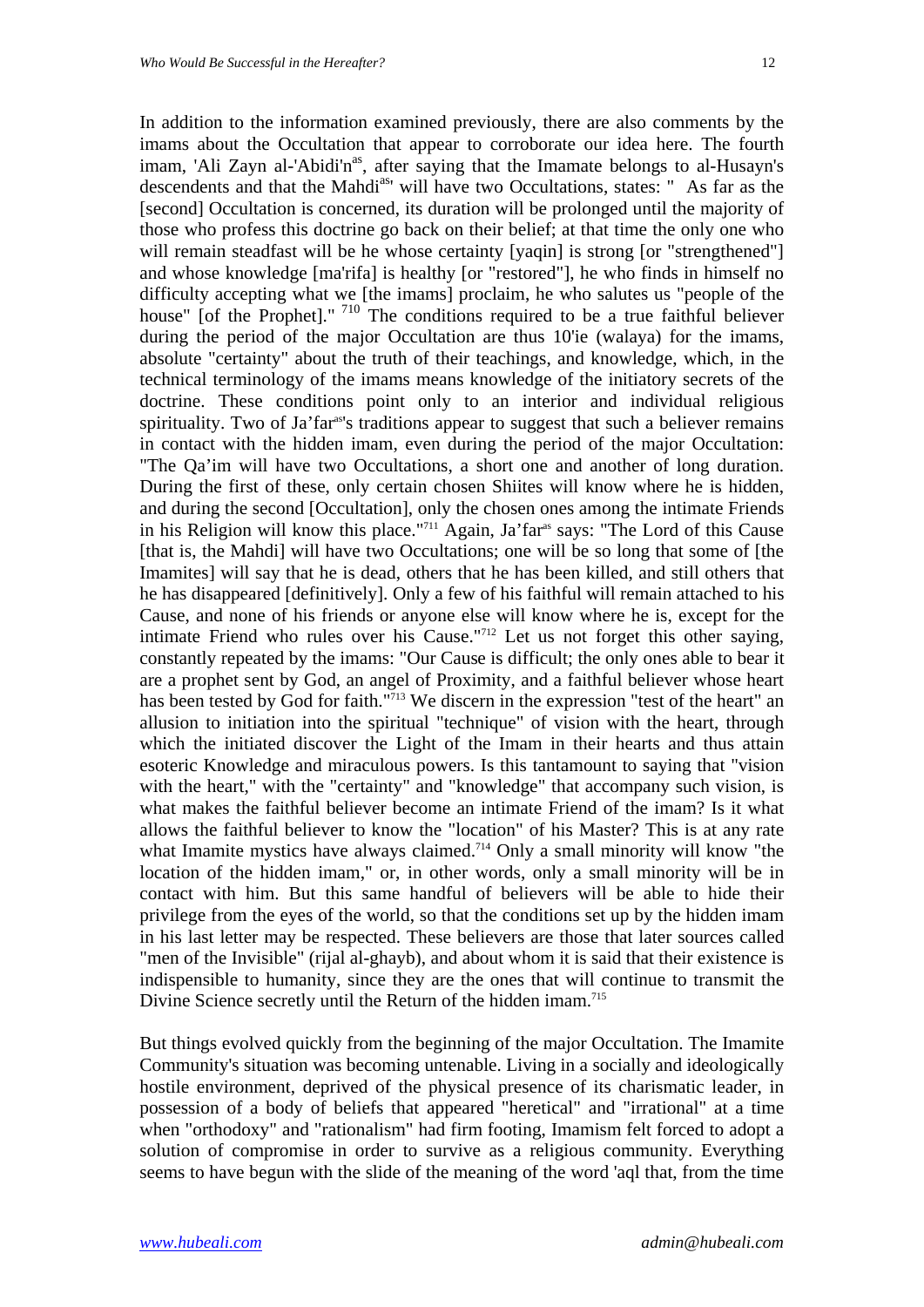of shaykh al-Mufid, was beginning to refer to the faculty of logical reasoning. From that time on, the traditions judged to be too "irrational?' were quietly left unmentioned, or were even considered suspect.<sup>716</sup> The door was thus open for the principle of ijtihad ("the personal interpretation of the doctor-theologian regarding religious matters"), giving the doctor-theologian tremendous social and political power. The process nevertheless took a number of centuries to crystallize.716 bis As we have seen, respect for the rules instituted by the imams began to get in the way of the application of the doctrine in collective matters. The great turning point was the rise of the Safavids in Iran. The evolution of Imamite law and the chronological placement of sources coincide directly with this political and cultural change that transformed Imamite doctrine into a state religion beginning in the tenth/sixteenth century. Before the Safavids, the problem of a government drawing its legitimacy from its adherence to a doctrine does not even seem to have been an issue among the Imamites. Imamite or proImamite powers like the Buyids (334/945 to 447/1055) and the Ilkhanids (from the sixth/twelfth to the eighth/fourteenth centuries) appear never to have been forced to justify their legitimacy by their profession of faith. It is undeniable that this attitude had its political reasons, but we might also think that it was founded on the fundamental Imamite belief according to which any power before the Return of the hidden imam is by its very nature a usurper, or on some of the imam<sup>as</sup>s' traditions where they vehemently impugn the very idea of government.<sup> $717$ </sup> Things changed radically when the Safavids took power in 907/1501. Shah Ismail, the founder of the dynasty, publicly called himself the precursor and the "representative" of the hidden imam<sup>as</sup>, and his followers looked upon him as a reincarnation of the imams.

In order to create another political and religious pole in the face of the Ottoman sultan-caliphs, he ferociously imposed his ideas and ultimately declared Imamism to be the state religion of Iran. Drawing its legitimacy from its doctrinal adherence, the Safavid power needed a religious "system." Besides local doctor-theologians, religious authorities were invited from Syria, Bahrain, and Arabian Iraq to put into place a veritable "ideological" armature, in order to support the Safavid idea of Imamism. A whole religious structure, to avoid the term "official Church," controlled by the state was put into place. Simultaneously, the religious system gave birth to a body of independent Doctors of the Law vis-a-vis the powers that be.<sup>718</sup> The disappearance of the charisma of the sovereigns, the failure of the religious politics of the state, and serious economic crises created a condition of wavering and uncertainty, the beneficiaries of which were the independent Doctors. 719 With the exception of a few cases of desperate resistance on the part of sovereigns, it can be said that from the time of Shah Tahmasb I's reign (931/1524 to 984/1576), power effectively fell into the hands of the Doctors of the Law. 720 The School of usuli ("rationalist") theologians, who carried on the thought of **al-Mufid or al-Allama al-Hilli**, **was restructured at this time, and it displaced (although not without violence)** the old akhbari ("traditionalist") School; thus the idea of ijtihad, supported by the theologian's personal dialectical reasoning, officially and effectively became one of the methodological bases of Imamite law.721 Ijtihad brought significant political and religious power to the jurist-theologian who used it **(the mujtahid).** The mass of faithful, incapable of reaching the level of ijtihad, was relegated to relying on "imitation" (taqlid), that is, to following the mujtahid and his instructions scrupulously (painstakingly). The mujtahid was promoted to the rank of "general representative of the hidden imam" (naib-e amm-e imam), and the four